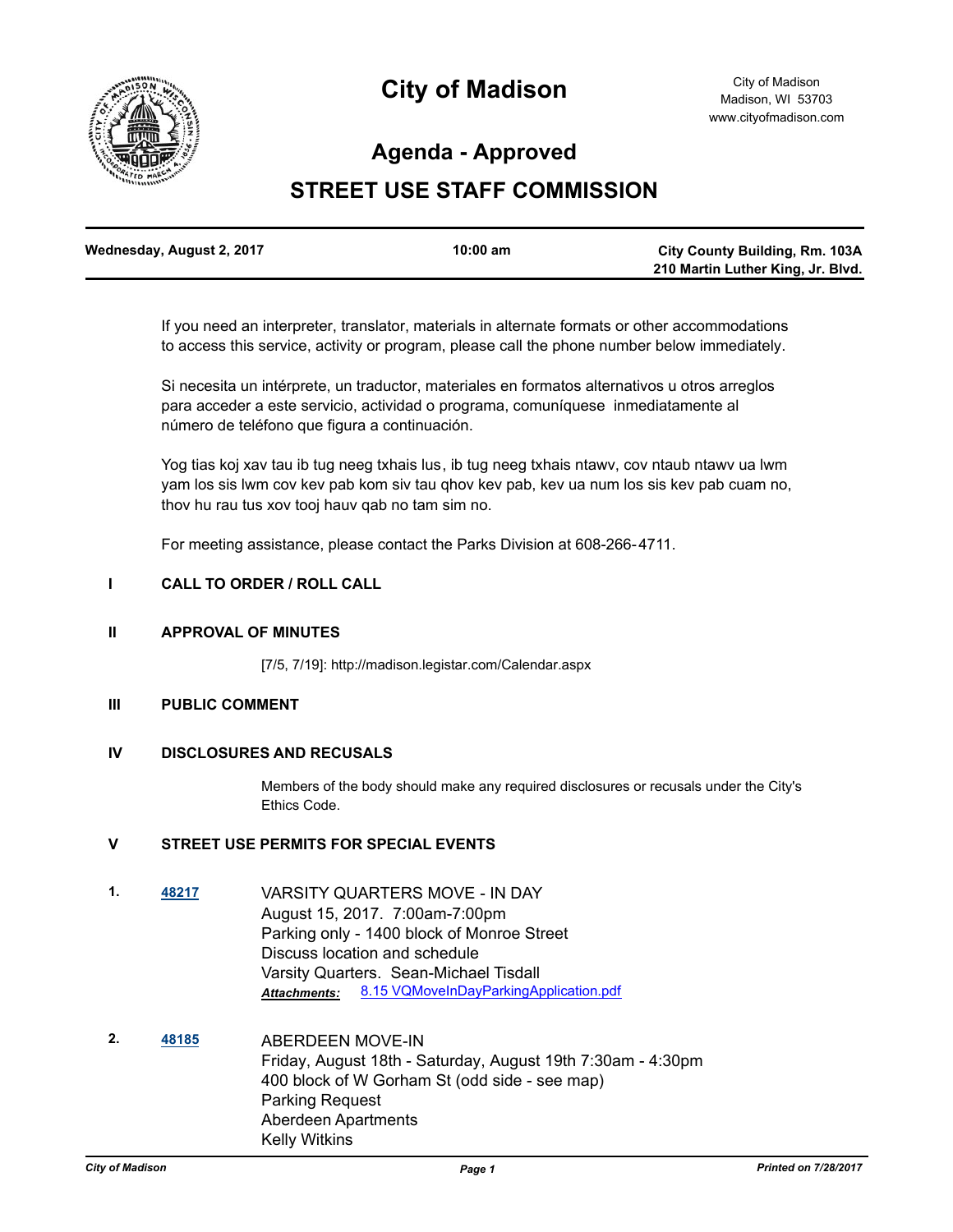#### *Attachments:* [8.18-19 Aberdeen Apts move in - app.pdf](http://madison.legistar.com/gateway.aspx?M=F&ID=76e6a833-ea07-4d3b-8cc7-784b64a32b25.pdf)

- **3. [48183](http://madison.legistar.com/gateway.aspx?m=l&id=/matter.aspx?key=52101)** UW HOME FOOTBALL GAMES AND MISCELLANEOUS EVENTS See addendum for dates/times/locations Camp Randall - Stadium Events UW Athletic Department Todd Nelson *Attachments:* [7.28 UW Athletics - Camp Randall app.pdf](http://madison.legistar.com/gateway.aspx?M=F&ID=0295dfe2-4dc1-4fdc-924e-95d3d83edb31.pdf)
- **4. [48184](http://madison.legistar.com/gateway.aspx?m=l&id=/matter.aspx?key=52102)** 2017 KOHL CENTER EVENTS See addendum for dates/times/locations Arena Events UW Athletic Department Todd Nelson

*Attachments:* [8.21 2017 Kohl Center Street Use Permit Justification.pdf](http://madison.legistar.com/gateway.aspx?M=F&ID=052413da-158c-49bd-9298-f8804920202e.pdf)

- **5. [48178](http://madison.legistar.com/gateway.aspx?m=l&id=/matter.aspx?key=52099)** ROCKIN' CHOCOLATE MARATHON Saturday, September 2, 2017 - 7:30am-2:30PM Street closures - Lake Monona Loop - see attached schedule and route maps Discuss locations, routes, and schedule Starting Line Events, LLC / Jerry Kempfer *Attachments:* [9.02 ROCKIN CHOCOLATE MARATHON - fnl app.pdf](http://madison.legistar.com/gateway.aspx?M=F&ID=9a04bc5d-e0a0-45c4-88e3-89acaa317e19.pdf)
- **6. [48177](http://madison.legistar.com/gateway.aspx?m=l&id=/matter.aspx?key=52098)** GSAFE TRICK OR TROT 5K WALK/RUN Sunday, October 15th. 10:30am-11:30am Street closures 7:00am-1:30pm Capitol Square Run/Walk GSAFE, Brian Juchems *Attachments:* [10.15 GSAFE Trick or Trot - app.pdf](http://madison.legistar.com/gateway.aspx?M=F&ID=51cd321a-d85a-4709-9b3b-1b87ee4441ba.pdf)

#### **VI STREET USE APPLICATIONS FOR ROUTINE REQUESTS**

- **1. [48219](http://madison.legistar.com/gateway.aspx?m=l&id=/matter.aspx?key=52137)** MENDOTA ELEMENTRY WELCOME BACK EVENT 4000 School Dr. Sa, Aug 26, 8:30am-4:30pm Back to School event. Discuss location, schedule, set-up, closure, and activities. Stacy Brocch, Mendota Elementary *Attachments:* [8.26 MMSD - School Road - app.pdf](http://madison.legistar.com/gateway.aspx?M=F&ID=d25572f8-c299-4003-bf41-456f7fa46106.pdf)
- **2. [48218](http://madison.legistar.com/gateway.aspx?m=l&id=/matter.aspx?key=52136)** MADISON WEST HIGH SCHOOL HOMECOMING PARADE Staging: Closure/No Parking: 1600-1700 Chadbourne (Spooner to Breese), 0-100 Lathrop (Hoyt to Regent) Friday, September 15, 2017, 11:45am-2:00pm Annual homecoming parade. Discuss location, schedule, set-up, route and activities.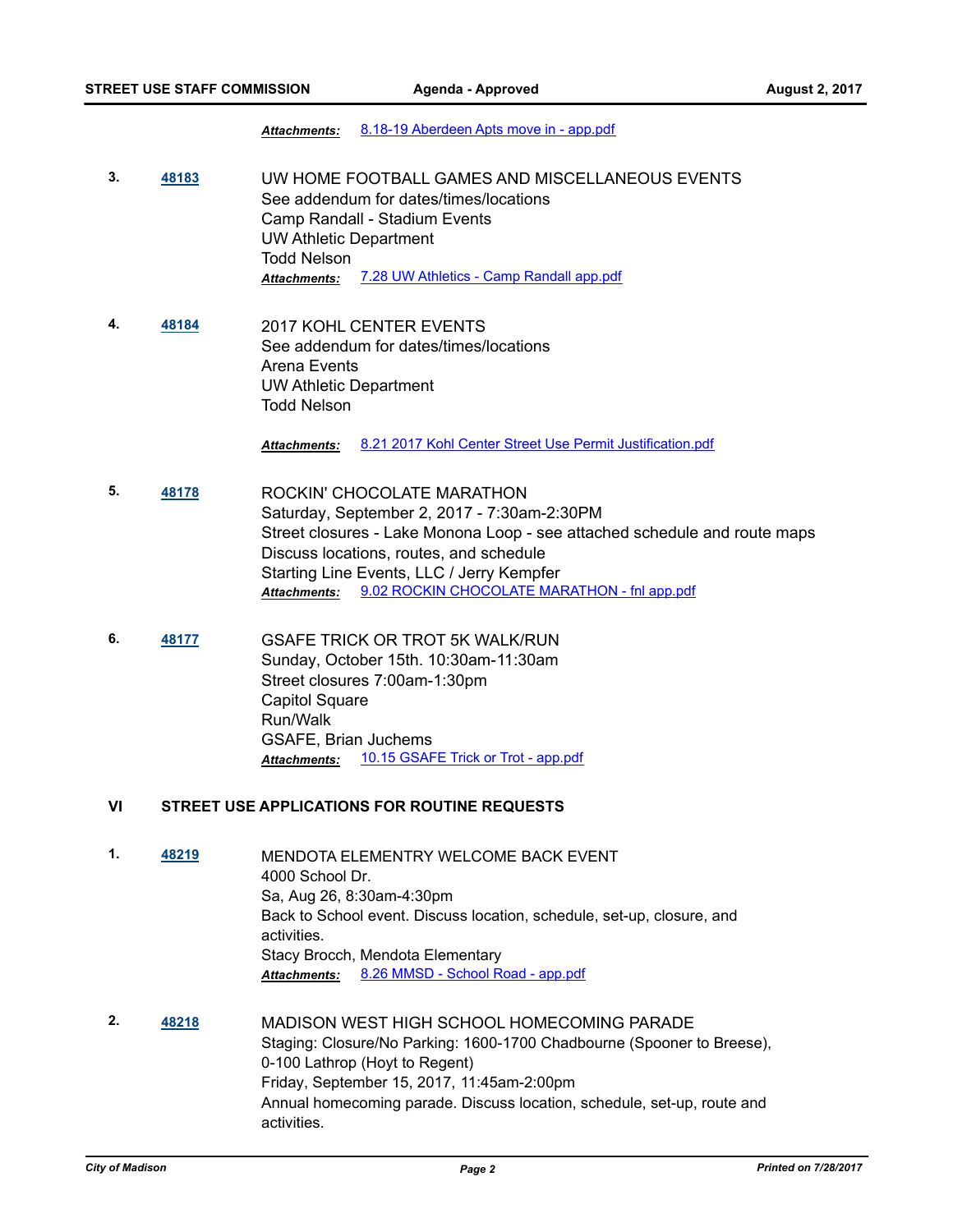Mitch McGrath, Madison West High School *Attachments:* [9.15 West High Homecoming Parade Plan 2017.pdf](http://madison.legistar.com/gateway.aspx?M=F&ID=158fdc94-c43d-4d01-803a-53c935d81773.pdf)

**3. [48223](http://madison.legistar.com/gateway.aspx?m=l&id=/matter.aspx?key=52141)** BREESE STEVENS CONCERT SERIES PART 2 900 E Washington Ave., 900 E. Mifflin, 100 block Patterson, 100 block Brearly Concert staging and parking areas. Discuss location and schedule. Lucas Molloy, Big Top Events, LLC *Attachments:* [9.1-9.30 Breese Stevens Concert Series Part 2 - app.pdf](http://madison.legistar.com/gateway.aspx?M=F&ID=dad2d325-ec49-4eae-aebd-81afbdc798d1.pdf)

A. 9/1-9/2 Garrison Keillor's Prairie Home Love and Comedy Tour

B. 9/2-9/3 Jason Isbell and The 400 Unit

- C. 9/28-9/30 Ryan Adams Concert (9/29) & Modest Mouse Concert (9/30)
- VII ONGOING BUSINESS / ANNOUNCEMENTS
- 1. Recap recent street use events Concerts on the Square, Monroe St. Sidewalk Sale, Opera in the Park, Shoreline Swim, Paddle & Portage, Loop the Lake, Atwood Fest, Greek Fest, Capitol City 5K, Park Place Move In, The James Move In, Central Park Sessions
- 2. Preview upcoming events see below and 2017 event calendar
- 3. Updates on event issues construction, proposals, procedures, changes in process, event information, etc.
- 4. Next Street Use Meeting August 16, 2017, CCB Rm. 108
- VIII UPCOMING EVENTS

AUGUST

- 2, W, 8:30am-2pm, Dane County Farmers' Market, 200 MLK
- 2, W, 11am-2pm, Water Wagon, 0 W Wilson
- 2, W, 2pm-7:30pm, Capitol View Farmers' Market, Sharpsburg Dr
- 2, W, 10am-12am, Central Park Sessions, 200 S. Ingersoll
- 2, W, 3pm-Midnight, Concerts on the Square, Capitol Square
- 3, Th, 4am-3:30pm, \*\*The CrossFit Games\*\*, Olin Turville Court
- 3, Th, 10am-12am, Central Park Sessions, 200 S. Ingersoll
- 3, Th, 4-8p, Jackson St. Community Dinners, 200 Jackson
- 3, Th, 5-7p, Live & Local, Lisa Link Peace Park

4, F, 8am-6pm, \*\*The James Resident Move In Day\*\*, 400 block W. Gorham, 400 block W. Gilman, University Ave

- 4, F, 9am-2pm, \*\*The CrossFit Games\*\*, Olin Park (no street closure)
- 4, F, 10a-1p, WHM Kids Create, The Grove
- 4, F, 8am-1am, Live on King Street Concert Series, 100 King St
- 5, Sa, 4am-12pm, \*\*The CrossFit Games\*\*, Olin Turville Court
- 5, Sa, 6:30am-2pm, Dane County Farmers' Market, Capitol Square
- 5, Sa, 9:30-11am, Mullarky, 30 on the Square (Amp Permit)
- 6, Su, 9am-12pm, The CrossFit Games, Olin Park (no street closure)
- 8, Tu, 6-8:30p, YOUR Open Mic Night, 30 on the Square
- 9, W, 10am-12am, Central Park Sessions, 200 S. Ingersoll
- 9, W, 8am-2pm, Dane County Farmers' Market, 200 MLK
- 9, W, 10am-2pm, Madison Water Utility Water Wagon, 0 W Wilson